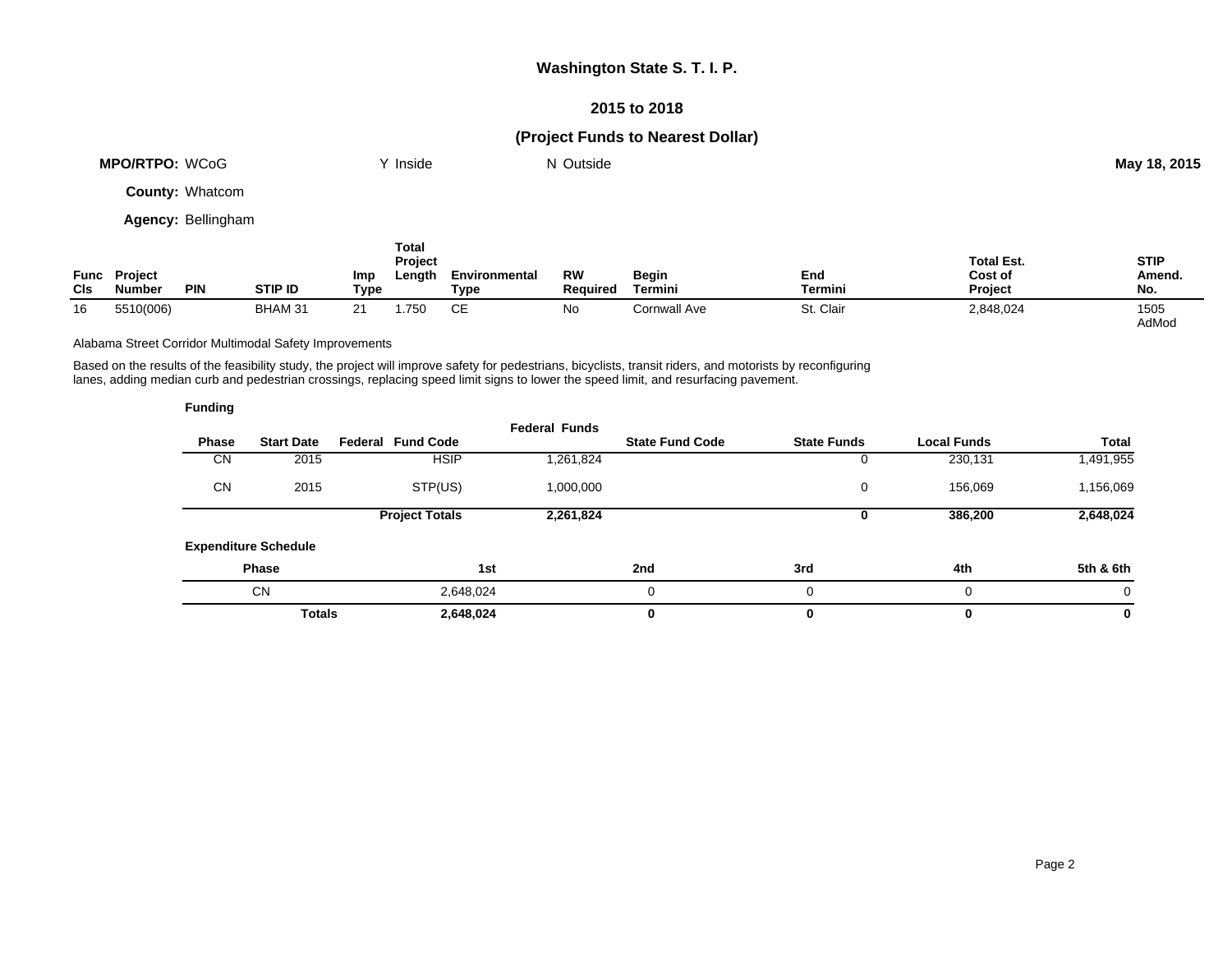## **Washington State S. T. I. P.**

## **2015 to 2018**

# **(Project Funds to Nearest Dollar)**

|                    | <b>MPO/RTPO: WCoG</b>     |                        |                | Y Inside                                         |                       | N Outside             |                  |                          |                                         | May 18, 2015                 |
|--------------------|---------------------------|------------------------|----------------|--------------------------------------------------|-----------------------|-----------------------|------------------|--------------------------|-----------------------------------------|------------------------------|
|                    |                           | <b>County: Whatcom</b> |                |                                                  |                       |                       |                  |                          |                                         |                              |
|                    | <b>Agency: Bellingham</b> |                        |                |                                                  |                       |                       |                  |                          |                                         |                              |
| Func<br><b>CIs</b> | Project<br>Number         | <b>PIN</b>             | <b>STIP ID</b> | <b>Total</b><br>Project<br>Imp<br>Length<br>Type | Environmental<br>Type | <b>RW</b><br>Reauired | Begin<br>Termini | End<br>Termini           | <b>Total Est.</b><br>Cost of<br>Project | <b>STIP</b><br>Amend.<br>No. |
| 16                 | 5511(002)                 |                        | BHAM 9<br>04   | 0.100                                            | <b>CE</b>             | Yes                   | Woodstock        | 200' N. of Woodstock Way | 3,300,000                               | 1505<br>AdMod                |

#### Woodstock Intersection Improvements

Revise the intersection layout with Woodstock Way making James Street Road to Woodstock Way the through traffic movement to eliminate site distance hazards. The road will be widened incorporating a two way left turn lane, bicycle lanes, and sidewalks.

| <b>Funding</b> |                             |                          |                      |                        |                    |                      |                   |
|----------------|-----------------------------|--------------------------|----------------------|------------------------|--------------------|----------------------|-------------------|
| Phase          | <b>Start Date</b>           | <b>Federal Fund Code</b> | <b>Federal Funds</b> | <b>State Fund Code</b> | <b>State Funds</b> | <b>Local Funds</b>   | Total             |
| <b>RW</b>      | 2015                        | STP(US)                  | 80,000               |                        |                    | 0                    | 20,000<br>100,000 |
| <b>CN</b>      | 2018                        | STP(US)                  | 435,848              |                        | <b>TIB</b>         | 343,330<br>1,096,462 | 1,875,640         |
|                |                             | <b>Project Totals</b>    | 515,848              |                        |                    | 343,330<br>1,116,462 | 1,975,640         |
|                | <b>Expenditure Schedule</b> |                          |                      |                        |                    |                      |                   |
|                | <b>Phase</b>                |                          | 1st                  | 2nd                    | 3rd                | 4th                  | 5th & 6th         |
|                | <b>RW</b>                   | 100,000                  |                      | $\mathbf 0$            | 0                  | 0                    | $\mathbf 0$       |
|                | <b>CN</b>                   |                          | 0                    | 0                      | 0                  | 1,875,640            | $\mathbf 0$       |
|                | <b>Totals</b>               | 100,000                  |                      | 0                      | 0                  | 1,875,640            | $\mathbf 0$       |
|                |                             |                          |                      |                        |                    |                      |                   |

|                                     | Federal Funds |                    |             |              |
|-------------------------------------|---------------|--------------------|-------------|--------------|
|                                     |               | <b>State Funds</b> | .ocal Funds | <b>Total</b> |
| <b>Agency Totals for Bellingham</b> | 2,777,672     | 343.330            | .378.286    | .499.288.    |